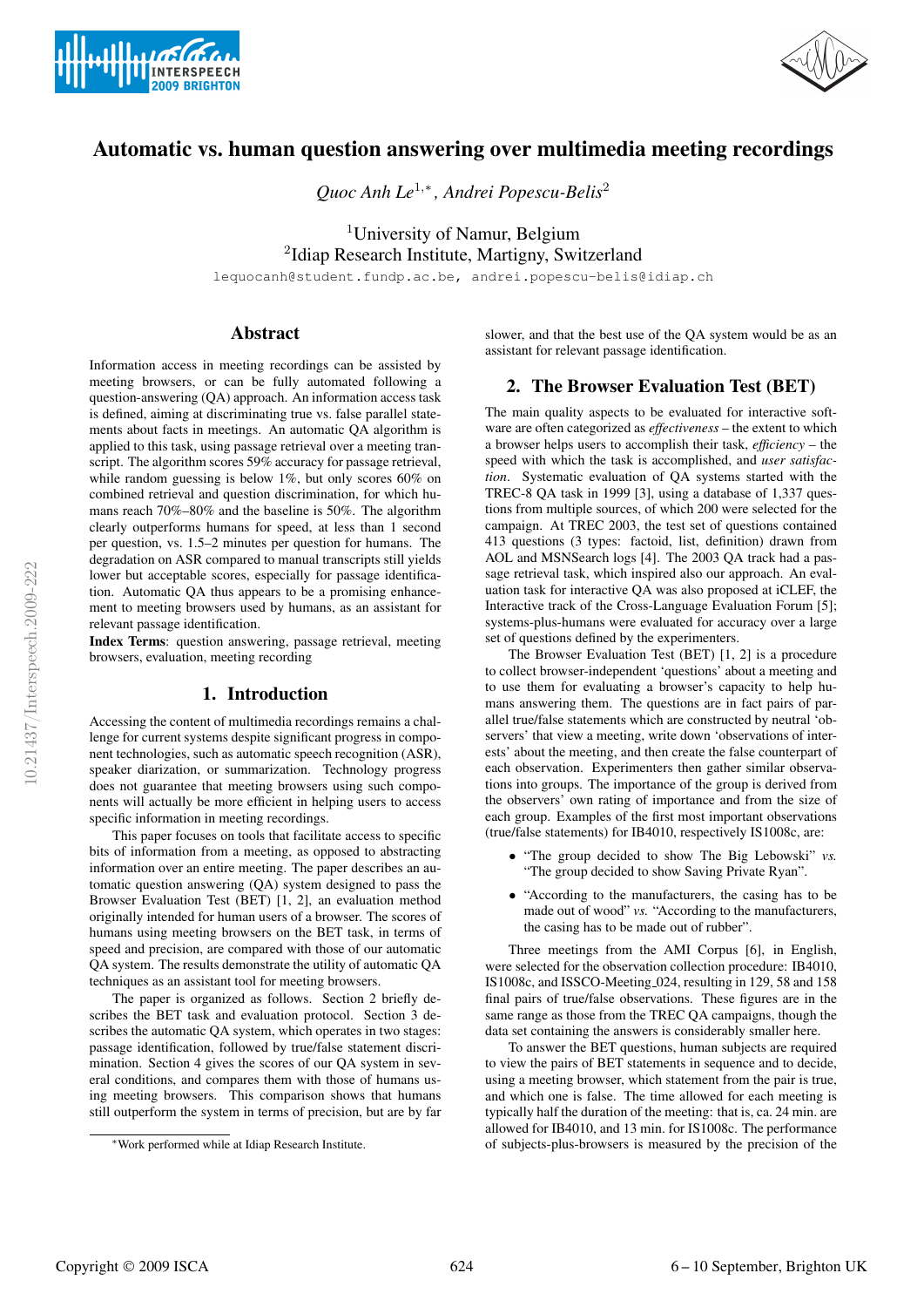answers, which is related to *effectiveness*, and by their speed, which is related to *efficiency*.

The BET results of half a dozen meeting browsers are discussed in a technical report [7]. Average time per question varies from about 1.5 minutes to 4 minutes (with no prior training); most subjects-plus-browsers require on average ca. 2 minutes per question. Precision – against a 50% baseline in the BET application – generally stays in the 70%–80% range, with highest values reaching 90%. The standard deviations are somewhat smaller for precision than for speed, but for both metrics individual performance varies substantially.

# 3. Automatic BET Question Answering

We have designed a question answering system aimed at discriminating between pairs of BET statements using manual or automatic (ASR) meeting transcripts. The system has an architecture that is inspired by current QA systems [8], with a number of specificities due to the nature of the data and of the task.

The system proceeds in three stages. The first stage is the pre-processing of the pair of BET questions (true/false parallel statements) and of the meeting transcript. The second stage aims to identify separately for each of the questions the passage of the transcript that is most likely to contain the answer to it, using a complex score based on lexical similarity. The third stage compares the two BET statements based on the paragraph found for each question, and hypothesizes which one is true and which one is false.

#### 3.1. Lexical Pre-processing

The transcript and the questions are first prepared for the lexical matching procedure used in passage identification. Initially, abbreviated words are converted into full forms ( $we've \rightarrow we$ *have*), numeric forms into text forms ( $34 \rightarrow$  *thirty four*), upper case letters into lower case ones, and punctuations and stopwords are removed. Apart from frequent function words such as prepositions, adverbs or conjunctions, the list of stopwords includes many pronouns (personal, possessive, and demonstrative) because BET statements are generally formulated using indirect speech with third person pronouns, while the transcript contains utterances in direct form, with first and second person pronouns, leading to lexical mismatches if these are not removed.

The remaining words from the BET question are lemmatized using WordNet, and stemmed using the Snowball implementation of Porter's stemmer. The words from the meeting transcript are processed in the same way, and the name of the speaker of each utterance is included in the data, as names are often quoted in the BET questions. In addition, to each word of the transcript is associated a list of its synonyms from WordNet that have the same part of speech (this is determined using the QTag POS tagger). The reason synonyms are added only to the transcript, and not to the BET questions, is that adding them for both question and transcript words would significantly decrease the predictive power of the lexical matching.

# 3.2. Passage Identification

Unlike many cases in QA evaluation in which the size of the passage to be retrieved is fixed, here the goal is to retrieve a passage from the transcript that most likely will help to discriminate between the two BET statements, regardless of its size – a very large passage is of course likely not to be helpful. For

that, a window of fixed size is moved over the entire transcript, in steps of fixed size, and for each position a lexical similarity score between the words in the window and the words of the candidate BET question is computed. The window that yields the highest score is the returned passage. The score is computed from the number of words from the passage that match words in the candidate question, as in [8]. However, this method is particularized here for the BET task on meetings as follows:

- 1. If a word from the question matches the name of the speaker of the passage, then it receives the highest possible score value (e.g., a value of 4.0).
- 2. If a word from the question matches a word from the passage (in terms of lemmas), and this word is spoken by a speaker mentioned in the question, then it receives the second highest score value (e.g., 2.5).
- 3. Otherwise, if a word from the question matches a word from the passage (lemmas), then it receives the "normal" score value (e.g., 1.0).
- 4. If a word (lemma) from the question matches one of the synonyms of a word from the passage, then it receives a low score value (e.g., 0.5).

The numeric values listed above were set by the authors based on intuition about the importance of each matching, and might not be optimal for this task. No automatic optimization (statistical learning) was attempted, because the amount of data was insufficient for training and test.

The total score of the passage is the sum of the scores for each matching word. If a word appears several times in the question and/or in the passage, then it is only allowed to count a number of matchings equal to the lowest of the two numbers of occurrences of the word, by discarding pairs of matching words as they are matched.

To find the best matching paragraph, the system must sometimes choose between paragraphs with the same score. In this case, it applies a second time the method described above, but using bigrams of words instead of individual words. If two paragraphs still have the same score, trigrams of words are used, and so on until a difference is found (or a random draw if not). A possible heuristic that has yet to be explored is to favor matching paragraphs that are toward the end of a meeting, as this is the place where "important" ideas are more likely to appear.

#### 3.3. Discrimination of True/False Statements

If a retrieved passage is indeed the discriminating one for the true or the false candidate, then inspiration from work on entailment could be used to find the true statement. The method used here is simpler, and is based on the value of the matching score computed above: the true statement is considered to be the one with the highest matching score. If the best passage scores using word matching are equal for the two candidate statements, then the position of the matched words in the text is used to recompute the scores, favoring passages where matched words are in the same order in both transcript and question. If scores are still the same, bigrams of words are used, and so on.

#### 3.4. Optimization of Parameters

Most of the parameters of the algorithm could be adjusted using statistical learning (optimization) if enough data were available. Given the relatively low number of BET questions available, for two transcribed meetings, we only experimented with bruteforce optimization of the window size and window step in the QA algorithm above.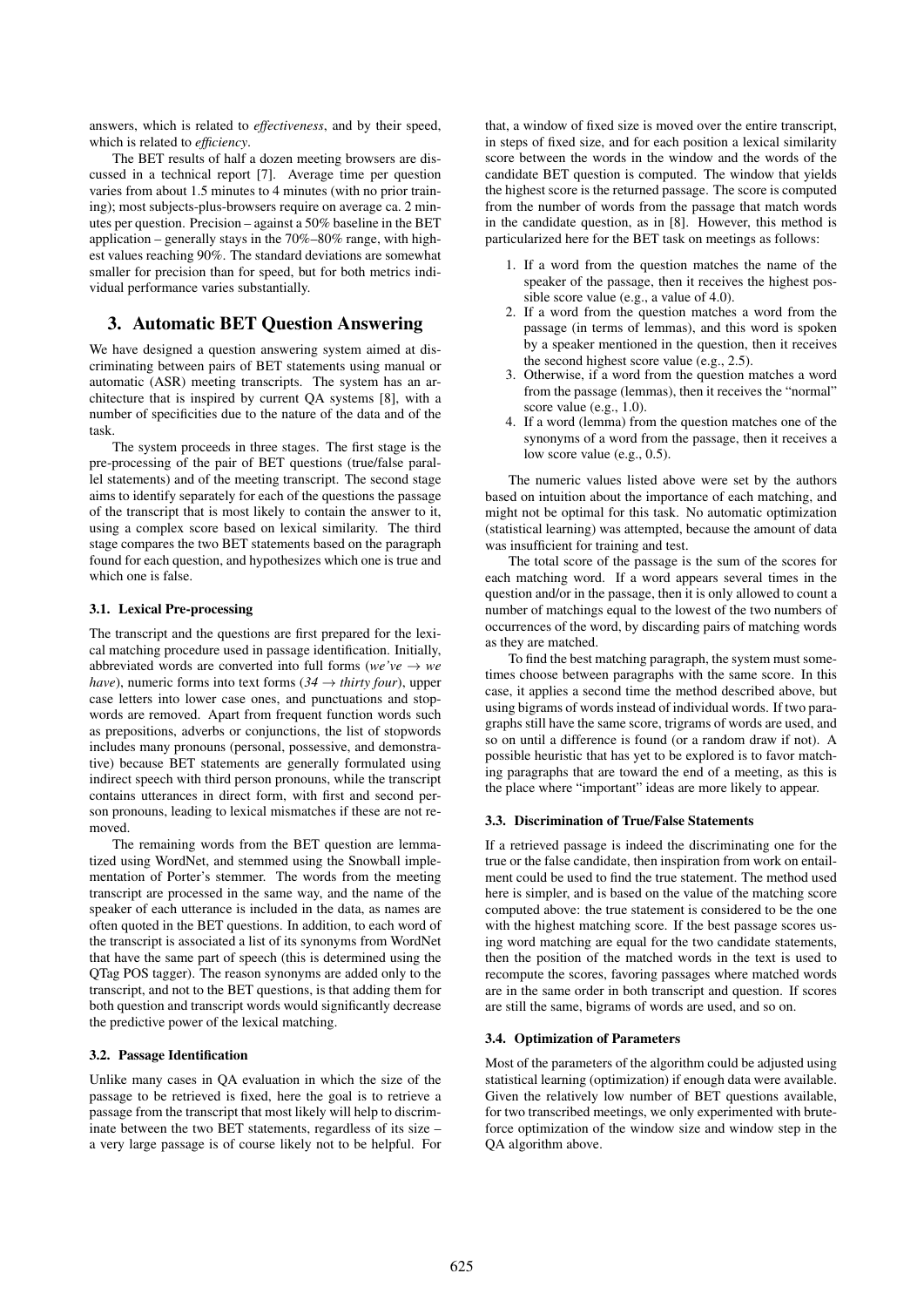Table 1: *Accuracy of passage retrieval and of true/false statement discrimination for the two BET meetings. Standard deviation (stdev) is computed using 5-fold cross-validation.*

|                            | Passage retrieval |              |                |              | <b>Statement discrimination</b> |              |                |              |
|----------------------------|-------------------|--------------|----------------|--------------|---------------------------------|--------------|----------------|--------------|
|                            | <b>IB4010</b>     |              | <b>IS1008c</b> |              | <b>IB4010</b>                   |              | <b>IS1008c</b> |              |
| Condition                  | Accuracy          | <b>Stdev</b> | Accuracy       | <b>Stdev</b> | Accuracy                        | <b>Stdev</b> | Accuracy       | <b>Stdev</b> |
| Random                     | 0.0033            | n/a          | 0.0078         | n/a          | 0.50                            | n/a          | 0.50           | n/a          |
| Unigram matching           | 0.27              | 0.15         | 0.54           | 0.21         | 0.37                            | 0.14         | 0.36           | 0.21         |
| N-gram matching            | 0.32              | 0.15         | 0.50           | 0.19         | 0.43                            | 0.17         | 0.42           | 0.11         |
| N-gram matching + speakers | 0.55              | 0.14         | 0.62           | 0.16         | 0.57                            | 0.06         | 0.64           | 0.18         |

Quite early in the development of the algorithm, it appeared useful to have a window size and step which are proportional to the length of a question rather than fixed at the same value for all questions. Using 5-fold cross-validation, all sizes from 1 to 13 times the length of a BET question for windows and steps were tested to find optimal values (the evaluation metric is stated in the next section, 4.1). The results point to a set of optimal values rather than a unique value, and the lowest ones for window size are: for IB4010, 10 times the question size, with a step of 3 times the question size. For IS1008c, these values are respectively 12 and 1, but a window size of 4 times the question length is nearly optimal too, and was selected because a narrower window is more helpful for discrimination.

### 4. Results for Automatic BET QA

#### 4.1. Evaluation Methods

In order to assess the correctness of a retrieved passage, this is compared to a reference passage annotated by hand, which is the minimal passage that is sufficient to discriminate a BET pair of true/false statements. If the retrieved passage and the correct one have a non-empty intersection (at least one word), then the retrieved passage is considered to be correct.

To assess the correctness of discrimination (second processing stage), it is of course sufficient to check whether the true statement was correctly found or not.

There are 116 pairs of true/false statements for IB4010 and 50 pairs for IS1008c, because only those that were actually shown to humans (after cleaning of the list by BET experimenters) were used in our experiments.

To better assess the scores that follow, we categorized and counted BET questions of two types. The "simple" questions are those that have an explicit answer in some passage, while the "deductive" ones are those the require some reasoning, based on one or more passages, in order to find the answer. Our labeling showed that for IB4010, 74 BET questions out of 116 (64%) are simple and the remaining 42 (36%) are deductive. For IS1008c, 46 questions out of 50 (92%) are simple and only 4 (8%) are deductive. These figures provide an upper margin for the performance of our system, which cannot be expected to answer deductive questions at this stage, though it still can find the corresponding passages.

The baseline score for passage retrieval can be defined by random draw, and is thus dependent on the size of the window and its step. With the current values of these sizes, the likelihoods of finding the correct passage by chance are less than 1% for each meeting. The baseline score for true/false discrimination is 50%.

#### 4.2. Results on Manual Transcripts

Results for the two processing stages of the automatic BET QA algorithm are given in Table 1 above, for three variants of the algorithm: (1) allowing only unigram matching when computing the similarity score, with no weighting of speaker-specific words; (2) with N-gram matching and still no weighting; and (3) with the additional weighting of matched words spoken by a speaker mentioned in the question, as explained in Section 3.2 above, second bullet point.

The passage retrieval component obtains very good results compared with the chances of randomly locating the correct passage, with accuracy scores of 0.55±0.14 for IB4010 and  $0.62 \pm 0.16$  for IS1008c<sup>1</sup>. These results also compare favorably with overall human-plus-browser precision scores, shown to be in the 70%–80% range, though they remain clearly below them. As for speed, the automatic QA system is of course much faster than humans-plus-browsers, requiring less than 1 second per question (vs. 2–4 minutes).

When combined with the question discrimination, the performance degrades at  $0.57 \pm 0.06$  accuracy for IB4010 and  $0.64\pm0.18$  for IS1008c (with respect to the 50% baseline). A more informative comparison is done by noting that a perfect discrimination module would still be clueless on passages that are wrongly identified (45% and 38%), and so its score could only reach at most 77.5% for IB4010 and 81% for IS1008 $c^2$ . The fact that the actual scores are clearly lower than these theoretical values shows that the algorithm needs improvement for this stage.

In order to answer the question: "do humans and our QA system have difficulties on the same BET statements?", a detailed comparison, by question, of the automatic scores with those of humans using the TQB browser [2] is shown in Table 2. For humans using TQB, the tables show the scores of a group of 14 people without training, and the scores of an equivalent group after training on one meeting [2, 7]. The amount of available data does not allow a full statistical study of the differences between humans and the QA system based on correlations, but the observation of the first eight questions for each meeting seem to suggest some correlation between the what humans and the QA system find difficult, e.g. question #1 for IB4010, and questions #5 and #6 for IS1008c.

<sup>1</sup>Confidence intervals at the 95% level are obtained through 5-fold cross validation.

<sup>2</sup>That is, if question discrimination was perfect, it would work on the correctly retrieved passages, and would reach 50% accuracy on the others, so the expected scores would be  $0.55 * 100\% + 0.45 * 50\% =$ 77.5% for IB4010 and respectively  $0.62*100\% + 0.38*50\% = 81\%$ for IS1008c.